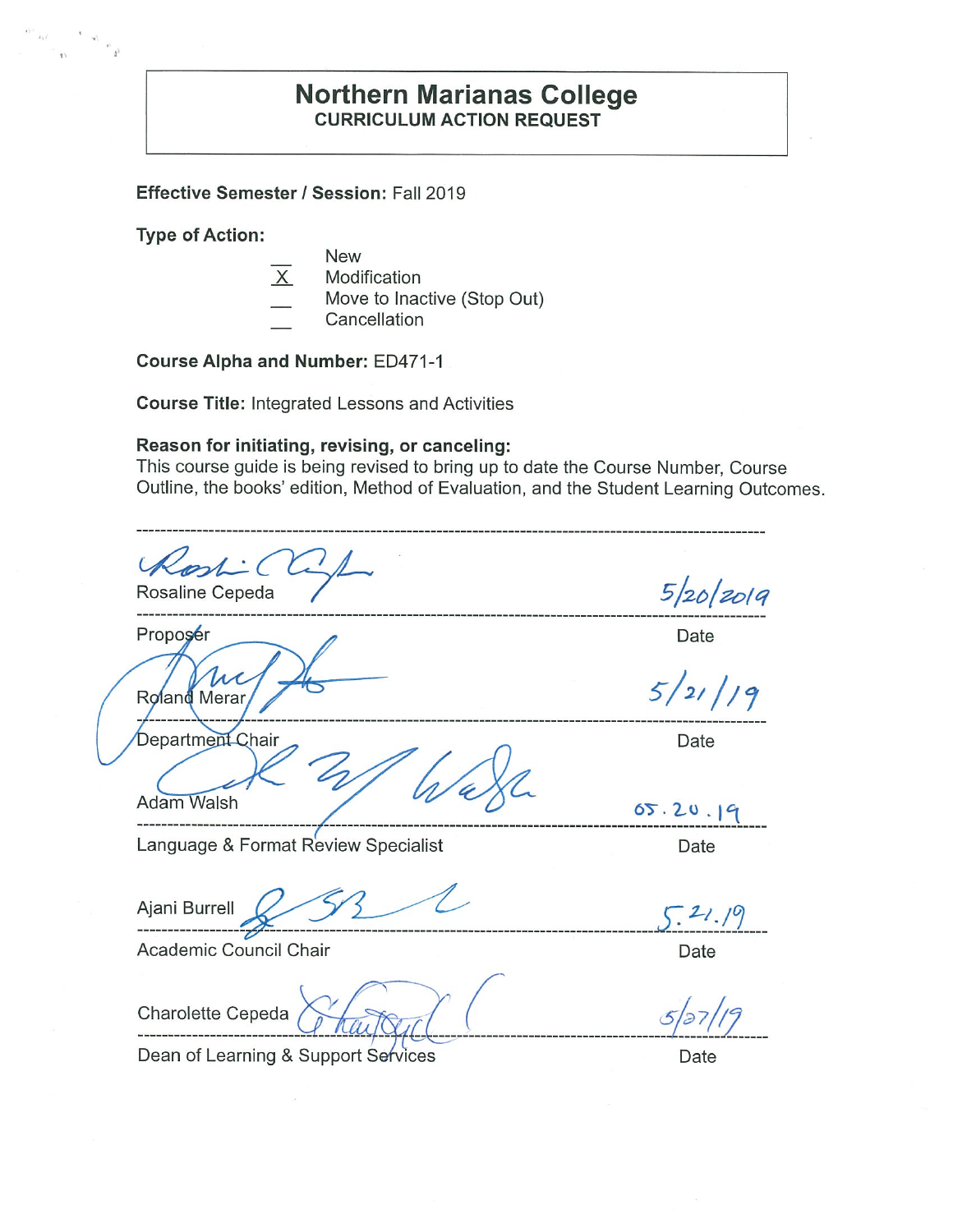# **Northern Marianas College** Page: 2 **Course Guide**

Course: ED471-1

### **1. Department**

School of Education

### **2. Purpose**

Researchers on learning styles and on how the brain works have found that most people learn best if presented with a variety of approaches to a subject: by applying what they learn in realistic situations, by working cooperatively with peers, and by making as many connections among subjects. The purpose of this course is to examine these issues and give pre-service teachers experience developing and implementing integrated, thematic-based lessons and activities, as well as differentiated instruction to meet the needs of diverse classroom populations. It is a required course for the Bachelor of Science in Education with an emphasis in Elementary Education, Early Childhood Education, and Special Education concentration.

### **3. Description**

#### **A. Required/Recommended Textbook(s) and Related Materials**  Required:

lmbeau, Marcia B. & Carol Ann Tomlinson. Leading and Managing A Differentiated Classroom.Virginia: ASCD, 2010.

Readability level: Grade 12

Roberts, J. L., & Inman, T. F.(2015). Strategies for differentiating instruction: best practices for the classroom. Waco, TX: Prufrock Press Inc.

Readability level: Grade 12

Recommended: N/A

#### **B. Contact Hours**

- **1. Lecture:** 2 per week/ 30 per semester
- **2. Lab:** N/A
- **3. Other:** 60 hours of practicum in a local elementary or junior high school.

#### **C. Credits**

- **1. Number:** 4
- **2. Type:** Regular degree credits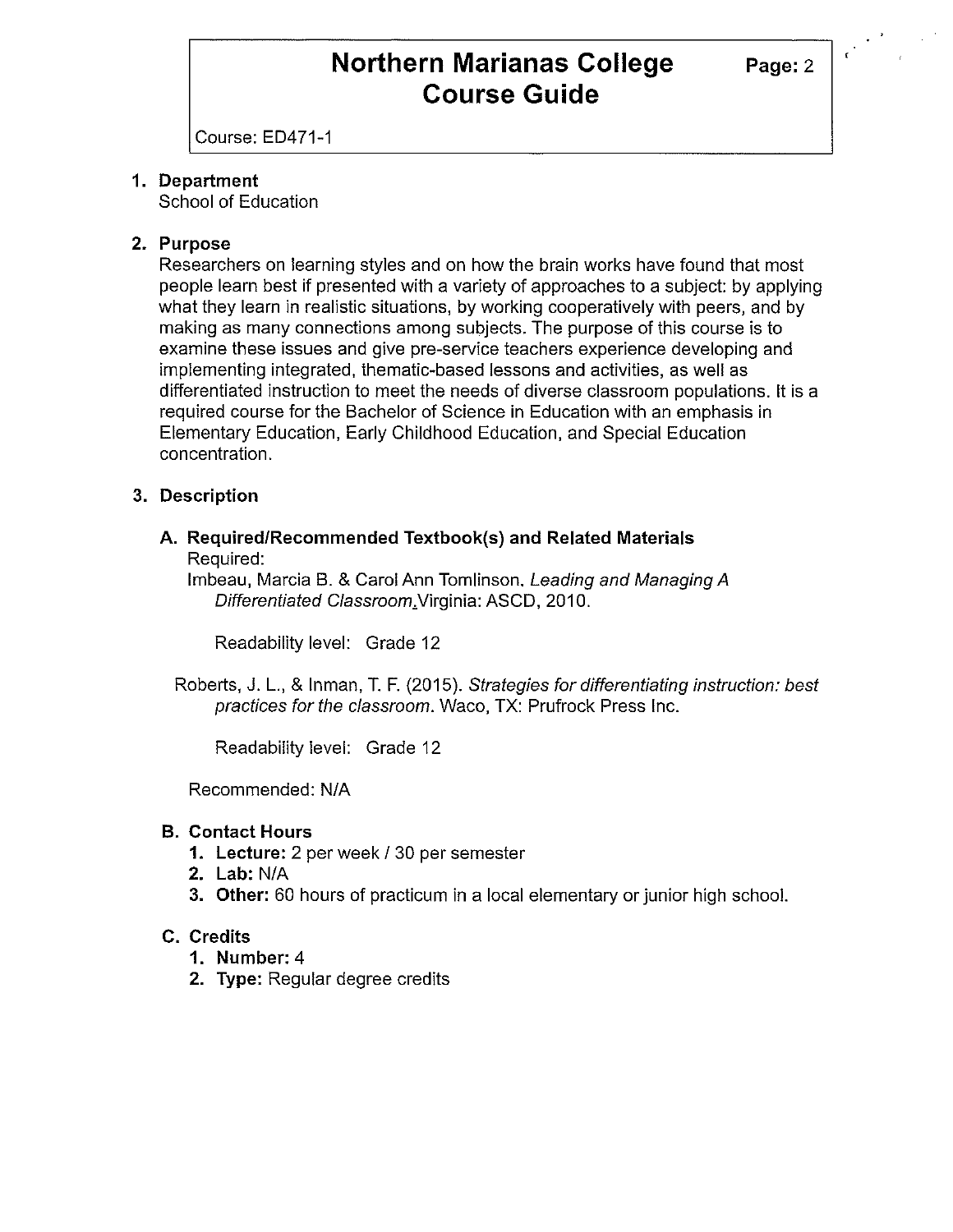# **Northern Marianas College Page: 3 Course Guide**

Course: ED471-1

 $\begin{array}{ccccc} \mathbf{F} & & & & & & & \\ \mathbf{F} & & & & & & \\ \mathbf{F} & & & & & & \\ \mathbf{F} & & & & & & \\ \mathbf{F} & & & & & & \\ \mathbf{F} & & & & & & \\ \mathbf{F} & & & & & & \\ \mathbf{F} & & & & & & \\ \mathbf{F} & & & & & & \\ \mathbf{F} & & & & & & \\ \mathbf{F} & & & & & & \\ \mathbf{F} & & & & & & \\ \mathbf{F} & & & & & & \\ \mathbf{F} & & & & & & \\ \mathbf{F} & & & & & & \\ \mathbf{F} & & & & & & \\ \mathbf$ 

#### **D. Catalogue Course Description**

This course provides a comprehensive examination of the rationale and methods for use of integrated curriculum content and differentiated instruction of content, process, and product to meet the needs of a diverse student population. It investigates the processes needed to select and organize units of study, gather appropriate resources and materials, write effective and efficient plans using worthwhile activities and projects, differentiate instruction based on need, implement a unit of study, plan and apply appropriate assessment methods.

This course is a required course for the Bachelor of Science in Education. It is to be taken in the last semester prior to ED 492. Prior to exiting the course, students will be required to take PRAXIS 11, Elementary Education: Content Knowledge, Test 5014 or Elementary: Content Knowledge, Test 5018 for the Elementary Education concentration; Education of Young Children, Test 5024 for Early Childhood Education concentration and Special Ed: Core Knowledge, Test 5354 for Special Education concentration. Prerequisites: All general education requirements with a grade of "C" or better and senior status or permission of the Director of the School of Education. English Placement Level: EN 202. Math Placement Level: MA 132. (Offered in Fall and Spring).

#### **E. Degree or Certificate Requirements Met by Course**

ED 471 is required for the Bachelor of Science in Education with the Concentrations in Elementary Education, Early Childhood Education, and Special Education.

#### **F. Course Activities and Design**

This course is designed to incorporate lectures, demonstrations, assigned projects, presentations, class assignments, and field experience. The field experience will include but not be limited to the following: a supervised sixty-hour practicum in teaching integrated units at a local elementary or junior high school, performance-based skills from the projects, assignments, field experience, and assessment tools appropriate to the assigned grade level. The mentor teacher in the local classroom, the NMC-SOE ED 471-01 course instructor, and/or other class members will evaluate the field experience during classroom critiques.

#### **4. Course Prerequisite(s); Concurrent Course Enrollment**

Prerequisites: All general education requirements with a grade of 'C" or better, acceptance into the School of Education and senior status or permission of the Director of the School of Education. English Placement Level: EN 202. Math Placement Level: MA 132.

Concurrent Course Enrollment: N/A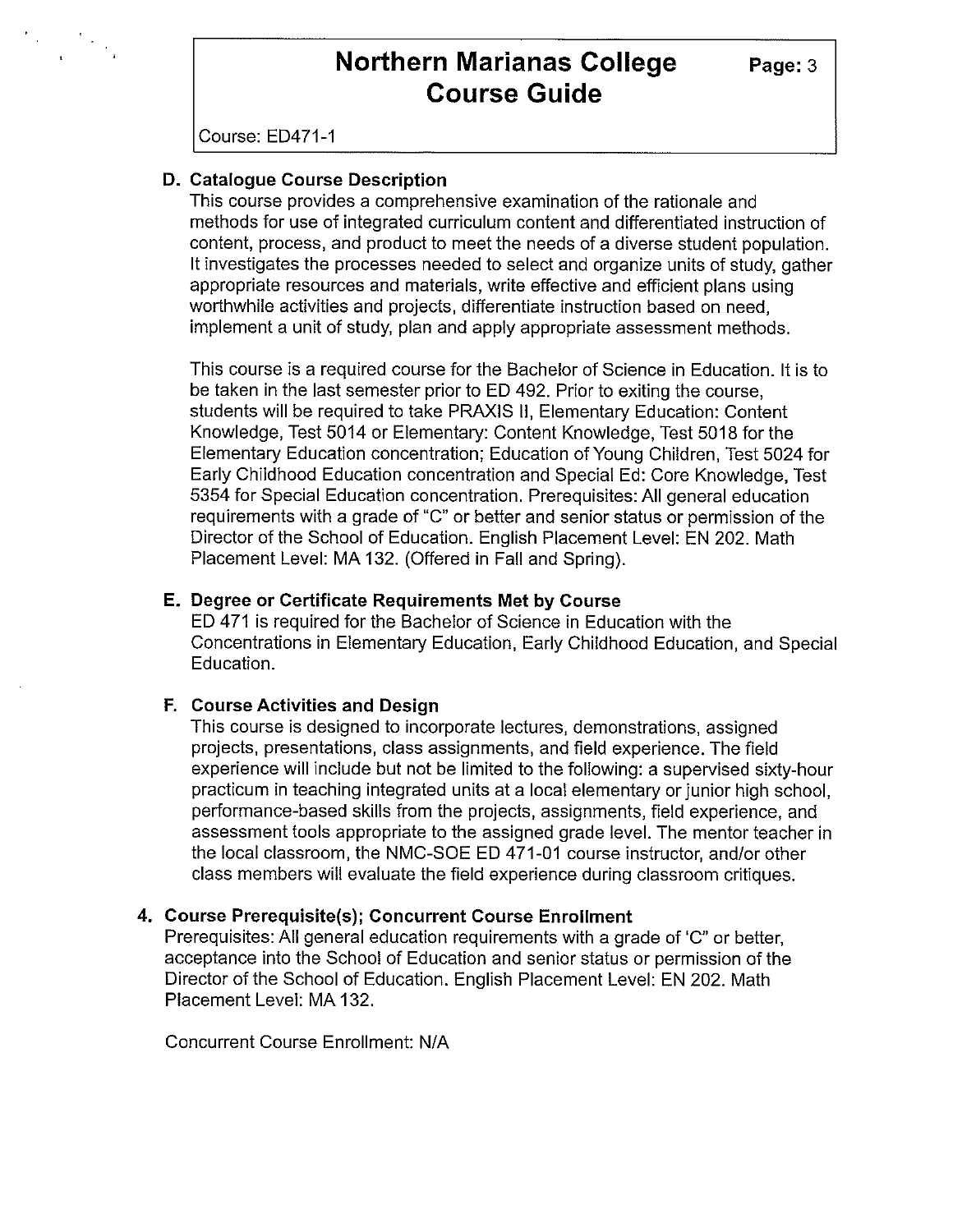### **Northern Marianas College** Page: 4 **Course Guide**

Course: ED471-1

### **Required English/Mathematics Proficiency Level(s)**

English Placement Level: EN202 Mathematics Placement Level: MA132

#### **5. Estimated Cost of Course; Instructional Resources Needed**

Cost to the Student: Tuition for a 4-credit course, practicum course fee, and instructional materials.

Cost to the College: Salary of instructor, mileage for NMC-SOE supervisors. Lead NMC-SOE supervisors will receive 0.5 credit per practicum student.

Instructional resources needed for this course include TV NCR/DVD, Smart board, whiteboard markers, CRC materials, CD, and/or photocopied materials.

#### **6. Method of Evaluation**

Student grades will be determined based on:

- 1.0. Attendance and Participation;
- 2.0 Chapter Reflections, Articles, and/or Video Reviews;
- 3.0 Chapter Presentations: Teach-back;
- 4.0 Sixty-Hour Practicum Experience;
	- 4.1 Breakdown of hours: 5 for planning, 5 for classroom observations, and 50 for integrated instruction in a local classroom;
	- 4.2 Four formal observations: 2 by the lead supervisor and 2 by the mentor;
	- 4.3 Two self-observations and reflections;
- 5.0 Weekly Instructional Reflection;
- 6.0 Practicum Portfolio: Compilations of all lesson plans and resources from the practicum experience; and
- 7.0 Five hours of Professional Development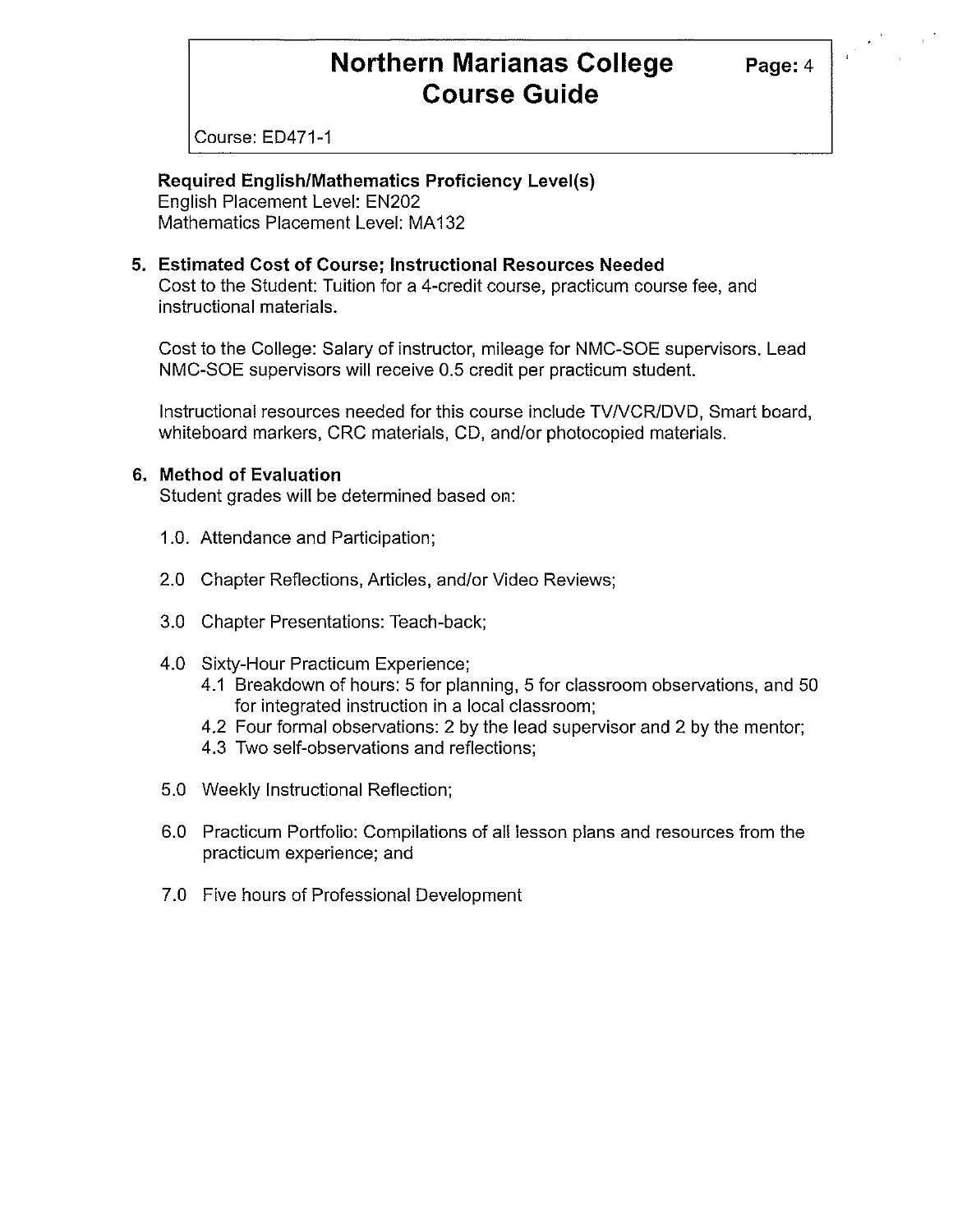# **Northern Marianas College Page: 5 Course Guide**

Course: ED471-1

#### **7. Course Outline**

This is a topical outline and does not necessarily indicate the sequence in which the material will be presented.

- 1.0 Unpacking the key elements of differentiating instruction in the classroom
- 2.0 Defining content, process, product, affect, readiness, interest, and learning profile
- 3.0 Discuss the Understanding by Design (UbD) lesson plan format and the UbD checklist
- 4.0 Integrate lessons of various content areas
- 5.0 Apply various strategies for differentiating instruction
- 6.0 Explore various classroom management methods
- 7.0 Create assessment tools for integrated and differentiated lessons
- 8.0 Create assessment tools for integrated and differentiated lessons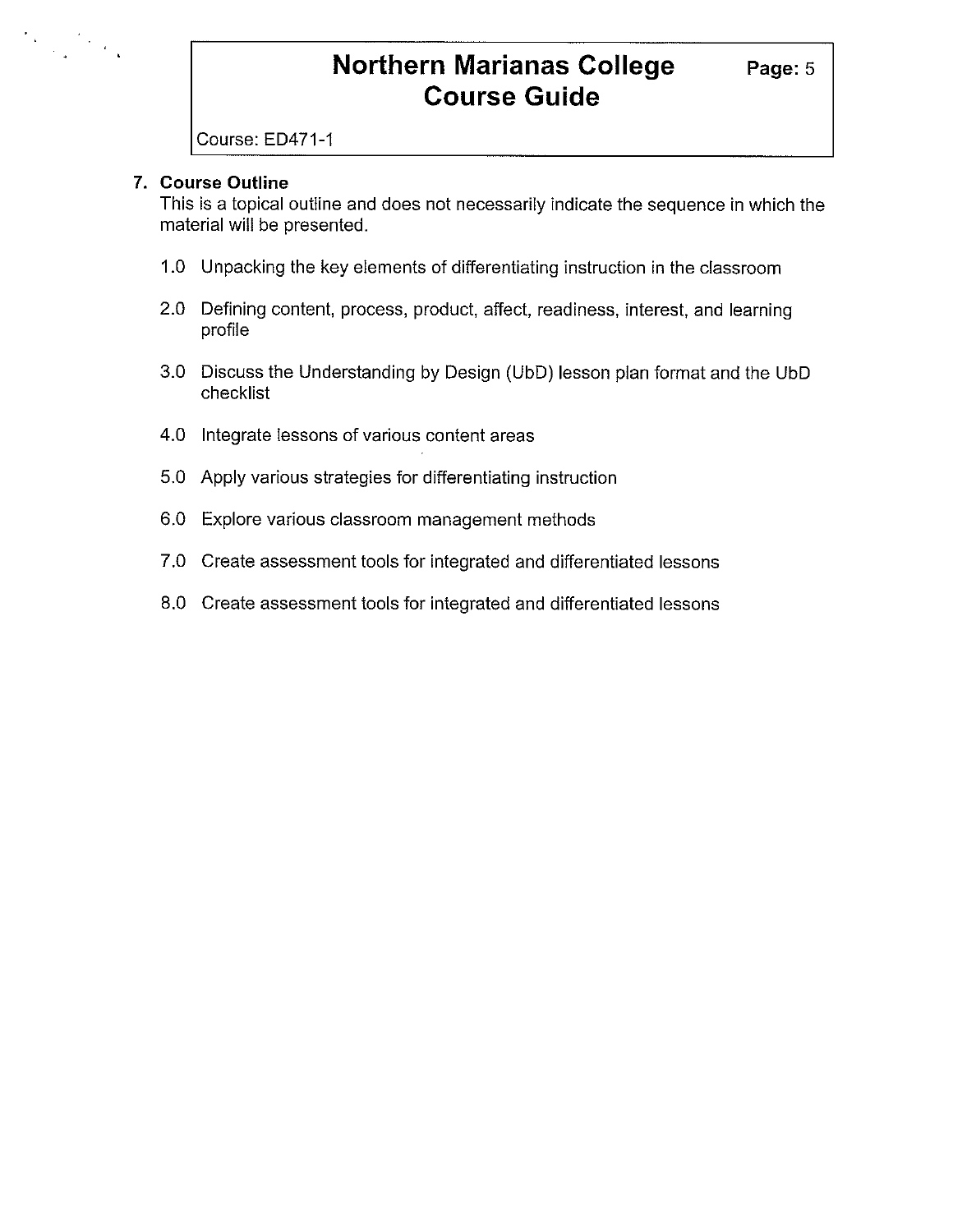# **Northern Marianas College Page: 6 Course Guide**

 $\label{eq:2} \frac{1}{2} \sum_{i=1}^n \frac{1}{2} \sum_{j=1}^n \frac{1}{2} \sum_{j=1}^n \frac{1}{2} \sum_{j=1}^n \frac{1}{2} \sum_{j=1}^n \frac{1}{2} \sum_{j=1}^n \frac{1}{2} \sum_{j=1}^n \frac{1}{2} \sum_{j=1}^n \frac{1}{2} \sum_{j=1}^n \frac{1}{2} \sum_{j=1}^n \frac{1}{2} \sum_{j=1}^n \frac{1}{2} \sum_{j=1}^n \frac{1}{2} \sum_{j=1}^n \frac{1}{$ 

Course: ED471-1

#### **8. Instructional Goals**

The course will introduce students to:

- 1.0 The use and development of differentiated instructional strategies in diversely populated classrooms;
- 2.0 The rationale for the use of differentiated instructional strategies in diversely populated classrooms;
- 3.0 The role of the teacher and the learning environment created in differentiated classrooms;
- 4.0 Methods and strategies for designing and implementing differentiated instructional lessons and activities by readiness, interest, and learning profiles;
- 5.0 Methods and strategies for managing an integrated and differentiated classroom; and
- 6.0 Use of fair and equitable assessment practices in a differentiated classroom.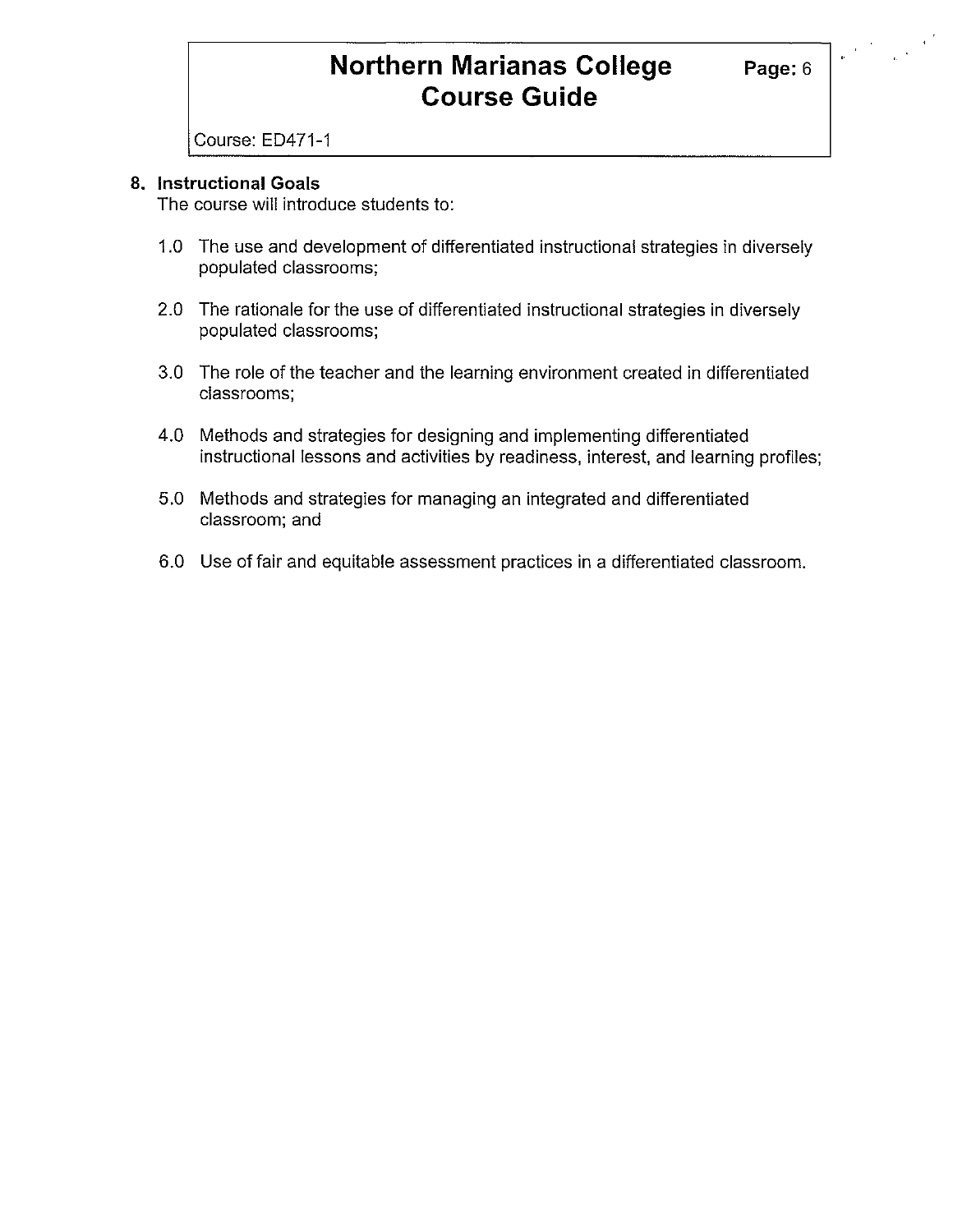# **Northern Marianas College** Page: 7 **Course Guide**

Course: ED471-1

 $\label{eq:2} \begin{array}{l} \mathcal{F}_{\mathcal{A}}(x) = \frac{1}{2} \frac{d^2 x}{dx^2} \mathcal{F}_{\mathcal{A}}(x)\\ \mathcal{F}_{\mathcal{A}}(x) = \frac{1}{2} \frac{d^2 x}{dx^2} \mathcal{F}_{\mathcal{A}}(x) \end{array}$ 

#### **9. Student Learning Outcomes**

Upon successful completion of this course, students will be able to:

- 1.0 Demonstrate an understanding of the advantages and disadvantages of using and developing integrated and differentiated instructional strategies;
- 2.0 Explain the rationale behind integrated and differentiated instructional strategies, methods, and techniques;
- 3.0 Describe and demonstrate the role of the teacher in implementing integrated and differentiated instructional strategies for a diverse classroom;
- 4.0 Examine the role of the learning environment in facilitation and implementation of integrated and differentiated instructional strategies in diverse classrooms;
- 5.0 Develop and teach integrated and differentiated lessons and activities by readiness, interest learning preferences, content, process, and product; and
- 6.0 Develop and apply an appropriate, fair, and equitable assessment system for differentiated classrooms.

#### **10.Assessment Measures of Student Learning Outcomes**

Assessment of student learning may include, but not be limited to, the following:

- 1.0 Presentations;
- 2.0 Reflections;
- 3.0 Observations;
- 4.0 Unit Plan;
- 5.0 Application of Unit Plan;
- 6.0 PRAXIS II Score; and
- 7.0 Class and Practicum Portfolio